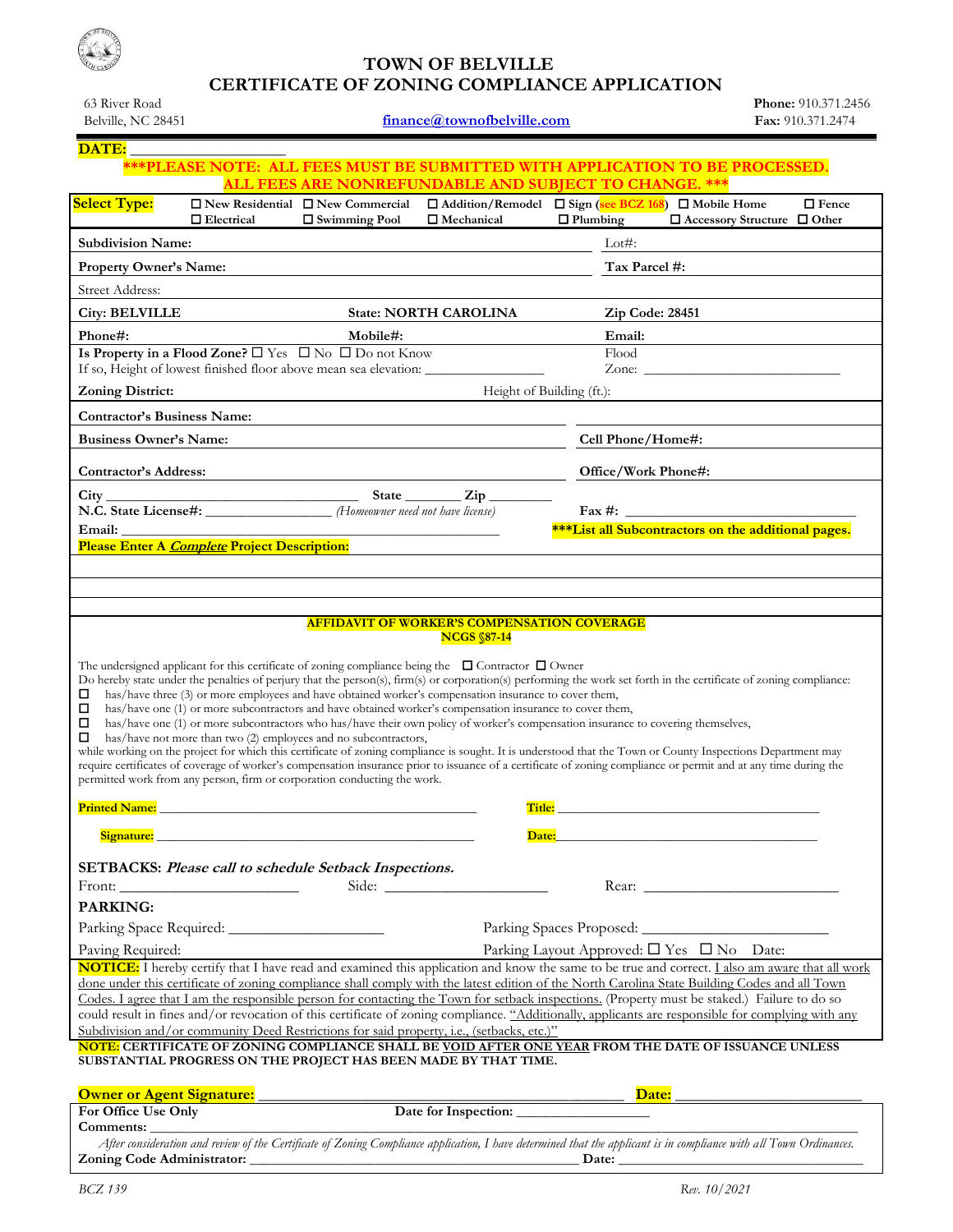

## **TOWN OF BELVILLE CERTIFICATE OF ZONING COMPLIANCE APPLICATION**

63 River Road Belville, NC 28451

finance@townofbelville.com

Phone: 910.371.2456 Fax: 910.371.2474

\*\*\* THIS APPLICATION IS NOT A PERMIT! \*\*\* REQUIRED PERMITS MUST BE OBTAINED FROM THE BRUNSWICK COUNTY OFFICE, **FOLLOWING APPROVAL OF THE CERTIFICATE OF ZONING COMPLIANCE.** 

LIST ALL OF SUBCONTRACTORS FOR CONSTRUCTION PROJECT(S)

(Attach additional sheets if necessary)

|  | Address: City: City: City: City: City: City: City: City: City: City: City: City: City: City: City: City: City: City: City: City: City: City: City: City: City: City: City: City: City: City: City: City: City: City: City: Cit           |  |
|--|------------------------------------------------------------------------------------------------------------------------------------------------------------------------------------------------------------------------------------------|--|
|  |                                                                                                                                                                                                                                          |  |
|  |                                                                                                                                                                                                                                          |  |
|  |                                                                                                                                                                                                                                          |  |
|  | Address: City: City: City: City: City: City: City: City: City: City: City: City: City: City: City: City: City: City: City: City: City: City: City: City: City: City: City: City: City: City: City: City: City: City: City: Cit           |  |
|  |                                                                                                                                                                                                                                          |  |
|  |                                                                                                                                                                                                                                          |  |
|  |                                                                                                                                                                                                                                          |  |
|  |                                                                                                                                                                                                                                          |  |
|  |                                                                                                                                                                                                                                          |  |
|  |                                                                                                                                                                                                                                          |  |
|  |                                                                                                                                                                                                                                          |  |
|  |                                                                                                                                                                                                                                          |  |
|  |                                                                                                                                                                                                                                          |  |
|  |                                                                                                                                                                                                                                          |  |
|  | <b>Business Name:</b> <u>Dividends</u> Countries Countries Countries Countries Countries Countries Countries Countries Countries Countries Countries Countries Countries Countries Countries Countries Countries Countries Countries Cou |  |
|  |                                                                                                                                                                                                                                          |  |
|  |                                                                                                                                                                                                                                          |  |
|  |                                                                                                                                                                                                                                          |  |